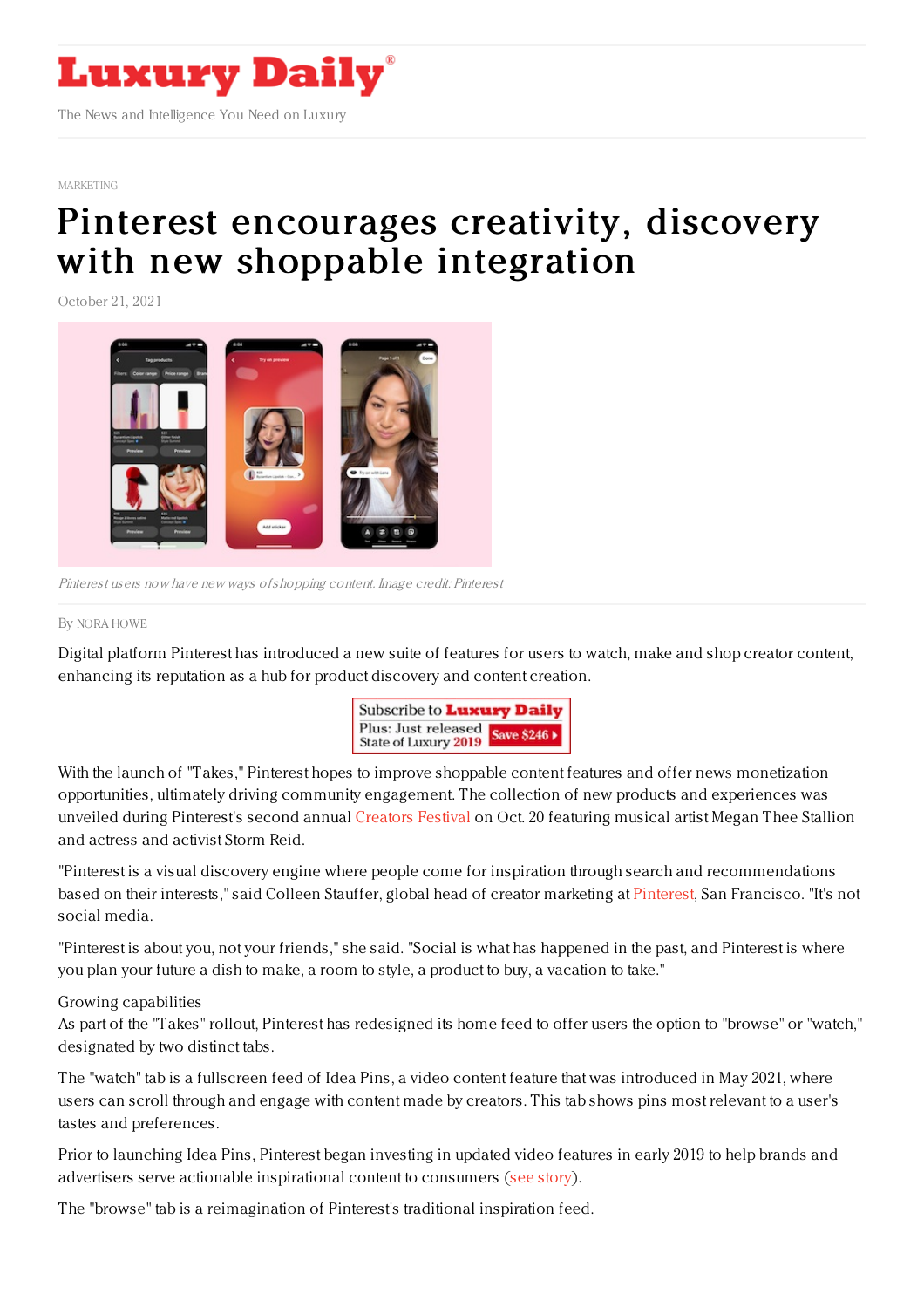

The home page is now split between two main tabs: watch and browse. Image credit: Pinterest

Although Pinterest already has a highly engaged audience, "Takes" offers a new way for users to respond and interact with a creator's idea with their own Idea Pin. Pinterest designed it this way to inspire users to try new things and empower creators to build communities around shared interests.

Responses will link to the creator's original Idea Pin, and creators have the ability to highlight top takes or ideas.

With this, Pinterest is also offering users a range of publishing tools for their Idea Pins to allow for more interactive content. Such tools include interactive stickers, music tracks, video editing capabilities and more.

To maintain a positive and uplifting space for community members, Pinterest has also included a comment code that appears when users choose to interact with creators, reinforcing positivity.

"A lot of other platforms have surface-level engagement, such as likes, shares and comments, which are often snarky and don't add more to the content or idea," Ms. Stauffer said. "On Pinterest, we have Takes, which is specifically built for users to share their twist on it, an engagement feature based on you building on a creator's ideas.

"The comments people leave on Pinterest are more helpful and actionable, which is why we're investing in more ways for creators to have deeper engagement with their audiences to enable more idea-based engagement."

Furthering its commitment to providing tools and resources for its creators, Pinterest is investing \$20 million in its "Creators Rewards" monetization program, the platform's latest initiative to pay creators for their original work.

Pinterest will issue a series of engagement-based goals inspired by trending topics or new Idea Pin features, and creators can earn financial compensation for meeting those goals.



Creator Originals aims to showcase popular content creators in <sup>a</sup> positive light, while encouraging users to interact and engage with them. Image credit: Pinterest

With a focus on the popular emerging creators, Pinterest has launched Creator Originals, a content series featuring over 100 creators across 10 countries.

Until January 2022, each creator will release a series of original Idea Pins on a specific theme meant to educate, teach and inspire users, who may discover the original programming in the Daily Inspiration section on the search